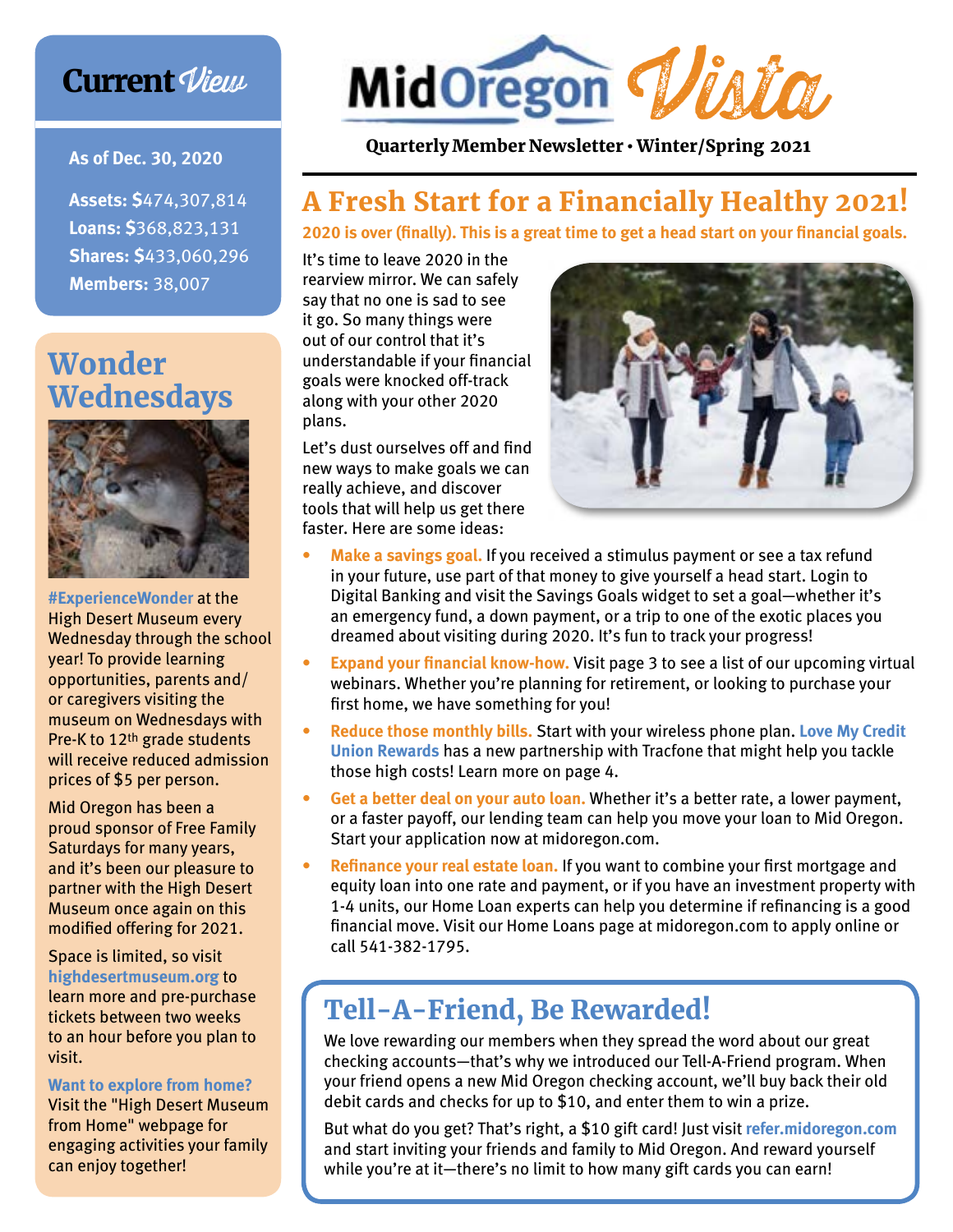

# **Message** from Our CEO

### Preparing Now for Long-Term **Success**

Reflecting back at the remarkable events of 2020, Mid Oregon accomplished a great deal—and much of it can't be found in our business plan! Helping members with stimulus payments, managing several waves of PPP loan requests, and keeping our branches safe but open for business during a pandemic were just a few of the unplanned challenges we faced. We're proud to have kept our members' financial health and the long-term vitality of our cooperative at the center of every crucial decision.

**As we begin 2021, I am proud to announce some exciting leadership changes that have been in development for several years, and which fit into that focus on our longterm health.** 

First off, Executive VP Kevin Cole will be promoted to the role of President for our organization. I will remain the Chief Executive officer with increased focus on community relationships, organizational culture, and serve as the link between the Board of Directors and operation of the credit union.

Mid Oregon's growth rate continues to outpace most of its credit union peers, so we determined that our Executive Team needed to grow with it. Kyle Frick will remain VP of Marketing. In addition, we have promoted six internal leaders to executive leadership roles: Dawn Morrison will be named VP of Member Experience, Jeff Sanders will become VP of Information Technology, Kari Joel will take on the role of VP of Human Resources, Matt Mitchell will transition to VP of Lending, Robert Dennis will provide leadership as VP of Risk Management, and Sarah Hix will join the Executive Team as the VP of Finance. Chief Risk Officer Maureen Rogers plans to retire in 2021.

The Board of Directors and I take great pride in seeing these dedicated leaders flourish, evolve and succeed in their time at Mid Oregon. We are very confident they will ensure the continued growth and health of our institution, and prosperity for our members and team, well into the coming years.

Thank you for being a part of Mid Oregon Credit Union. We value your membership and wish you a successful year in 2021.

# Did You Know? Tax-Time Financial Fitness

Yes, it seems like we just finished filing our taxes. With

the April 15 deadline coming right on the heels of last year's pandemic-delayed deadline, it might be difficult to get motivated to start again. Plan now to get as much back as possible.



**• Consider Itemizing.** The standard deduction is \$12,400, so it's tempting to claim it rather than tracking down receipts and tax forms so you can itemize your deductions. But it might be worth it if you are a homeowner with a sizeable mortgage, gave money and "stuff" to charity (remember your quarantine cleaning?), or paid points when you took out your mortgage. Educators: Don't forget to deduct up to \$250 of school supplies even if you don't itemize.

**• Claim credit for your "full house."** If your adult children, their significant others and friends have come to live with you, you may be eligible to claim a \$500 tax credit for non-child dependents you support if their income is less than \$4,300. You can claim the credit for parents you support, even if they don't live with you.

**• Update your information with the IRS.** Many of us learned this one the hard way when the federal stimulus payments were issued. Be sure the account information you have with the IRS is current—and all tax filers on your return are joint owners on the account where you want your tax refund deposited. If the information isn't consistent, your tax refund can be returned or delayed.

**• Get digital tax statements.** Log into Digital Banking and make sure your E-Statements are set up. Once you're in the widget, you can click the dropdown menu to find tax statements for all your Mid Oregon accounts.

**• Bonus tip: File Early.** You can't get a refund until you file. And even if you don't need to file because your income is low, file anyway to claim a refund for taxes withheld, as well as any credits you might be entitled to. Plus, it prevents any potential identity thieves from filing fraudulently in your name.

Lastly, when it's time to file your taxes, use TurboTax®. From simple to complex taxes, getting your biggest possible tax refund has never been easier. And as a credit union member, you can save up to \$15 on your federal return using TurboTax—and you don't pay until you file. Visit **midoregon.com/turbotax** to get started!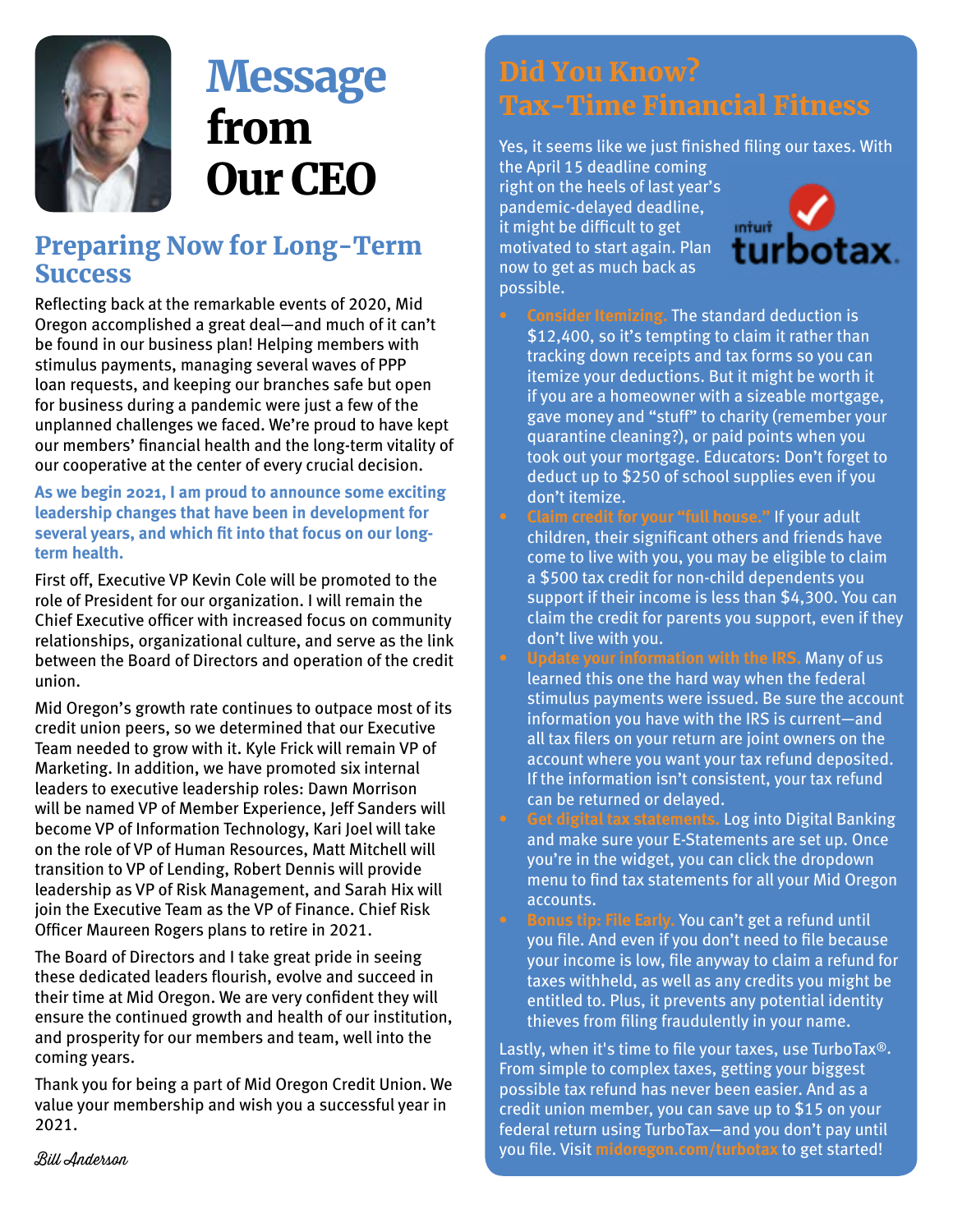# Are You on Track to Retire?

That's a very important question and the answer really depends on the financial choices you make. The right choices can sustain your income and enhance your lifestyle.

The wrong choices can leave you vulnerable to taxes and inflation.

Investing for your retirement isn't about getting rich quick. More often, it's about having a game plan that you can live with over a long time. You wouldn't expect to be able to play the piano without learning the basics and practicing. Investing for your retirement over the long term also takes a little knowledge and discipline. Though there can be no guarantee that any investment strategy will be successful and all investing involves





risk, including



the possible loss of principal, there are ways to help yourself build your retirement nest egg.

For help in determining if you're on track, contact your Financial Professional at Mid Oregon Wealth Management, JC Hallman, today for a no-cost, no-obligation appointment.

Representatives are registered, securities sold, advisory services offered through CUNA Brokerage Services, Inc. (CBSI), member FINRA/SIPC, a registered broker/dealer and investment advisor, which is not an affiliate of the credit union. CBSI is under contract with the financial institution to make securities available to members. Not NCUA/NCUSIF/FDIC insured, May Lose Value, No Financial Institution Guarantee. Not a deposit of any financial institution. CUNA Brokerage Services, Inc., is a registered broker/dealer in all fifty states of the United States of America CBSI-1683568.2-0720-0822 © 2020 CUNA Mutual Group

### JC Hallman, Financial Advisor (541) 322-5745 **j.c.hallman@cunamutual.com**

The MEMBERS Financial Services Program Located at: Mid Oregon Wealth Management

# **Community Outlook** Events and special dates for

### February

- 9 **Webinar: Estate Planning Essentials** 10 a.m. Presented by Jeff Patterson of Schwabe, Williamson and Wyatt. Learn about wills, trusts, powers of attorney, healthcare documents and beneficiary designation assets/accounts. Register at **midoregon.com**.
- 15 **President's Day** All Mid Oregon branches will be closed.
- 25 **Webinar: Understanding Credit** 3 p.m. Presented by Wayne Hanson of Mid Oregon. Learn what influences your credit score, and how you can improve it. Register at **midoregon.com**.

### March

6 **Mid Oregon Virtual Meeting** 9:45 a.m. Board and management reports, special guest speaker, Damon Runberg, CO Regional Economist with the **Mid Oregon members**

Oregon Employment Department, and, of course, PRIZES! RSVP at **midoregon.com** to be entered into the drawings. (Must be logged on to win a prize.)

23 **Webinar: First-Time Homebuyers** 7 p.m. Presented by Matt Mitchell of Mid Oregon. Start planning now to make your dream of home ownership a reality. Register at **midoregon.com**.

### April

17 **Free Shred Event** Details coming soon—see midoregon.com for details about specific times and locations.

> Want more information about our webinars and community offerings? Visit our website midoregon.com.